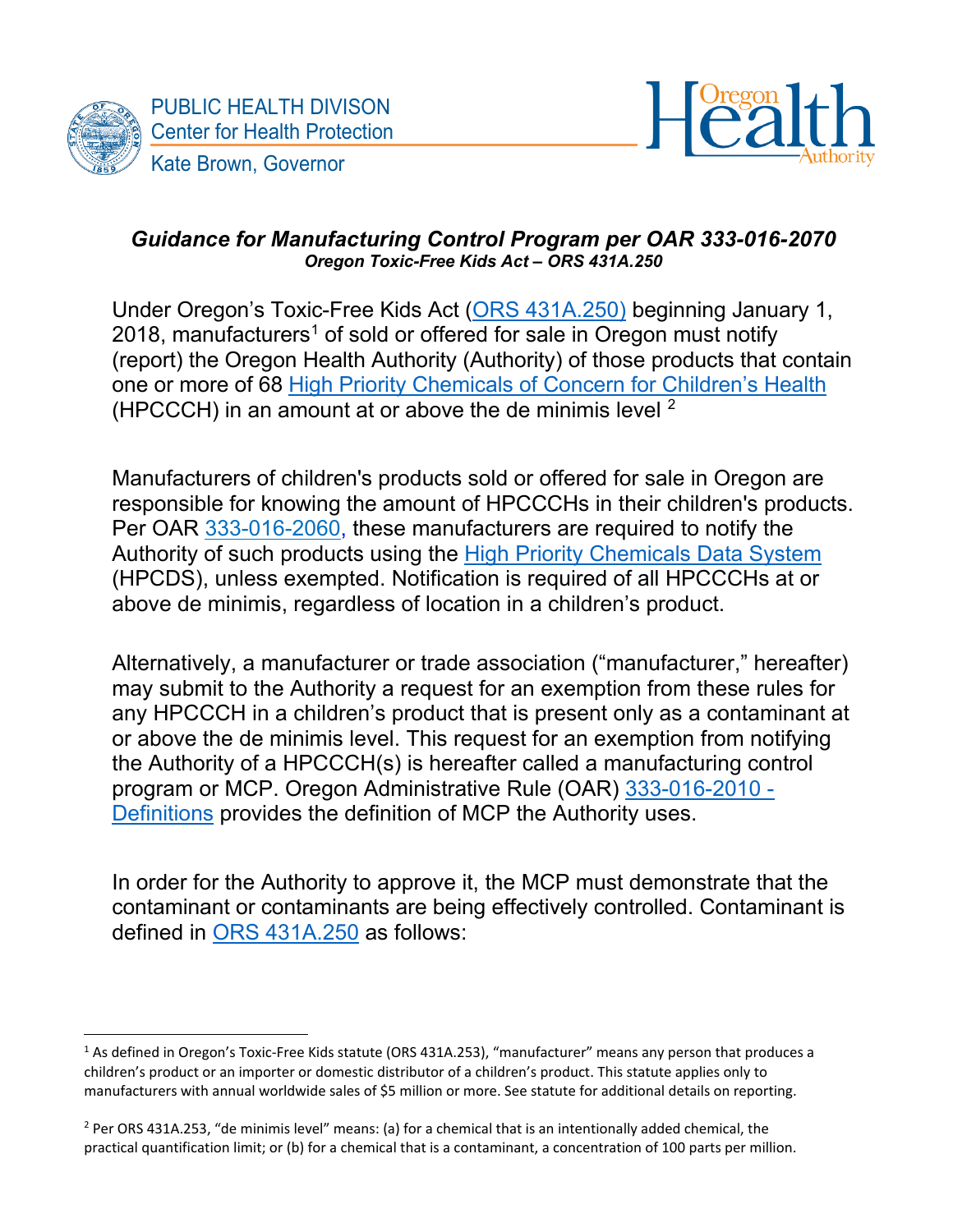"Contaminant" means trace amounts of chemicals that are incidental to manufacturing and that serve no intended function in the product component. They can include, but are not limited to, unintended byproducts of chemical reactions during the manufacture of the product component, trace impurities in feedstock, incompletely reacted chemical mixtures, and degradation products.

A request to the Authority for exemption from notification rules [\(OAR](https://secure.sos.state.or.us/oard/viewSingleRule.action?ruleVrsnRsn=276965)  333-016-2060 - [Notification Requirements\)](https://secure.sos.state.or.us/oard/viewSingleRule.action?ruleVrsnRsn=276965) is only available for HPCCCH present as contaminant(s) at or above the de minimis level. As defined in [ORS 431A.253,](https://www.oregonlegislature.gov/bills_laws/ors/ors431a.html) de minimis for contaminants is 100 parts per million (ppm) or 0.01% by weight.

Manufacturers must notify the Authority of children's products containing an HPCCCH that is an *intentionally added chemical*, as defined in [ORS 431A.253,](https://www.oregonlegislature.gov/bills_laws/ors/ors431a.html) and that is at or above de minimis.

OHA does not need to be notified of HPCCCH present as contaminants that are below 100 ppm.

The purpose of this guidance is to clarify the elements of an MCP the Authority will look for when evaluating an exemption request. This guidance expands on rules issued by the Authority on March 1, 2021. [See [OAR 333-](https://secure.sos.state.or.us/oard/viewSingleRule.action?ruleVrsnRsn=276967) 016-2070 - [Exemptions from Notice Requirement.\]](https://secure.sos.state.or.us/oard/viewSingleRule.action?ruleVrsnRsn=276967)

A single MCP may be submitted for multiple contaminants in multiple 'product categories' (as defined by [OAR 333-016-2010\)](https://secure.sos.state.or.us/oard/viewSingleRule.action?ruleVrsnRsn=276959), if appropriate. If a single MCP is used for multiple contaminants, the MCP should specify how each contaminant is to be controlled in each product category, if appropriate.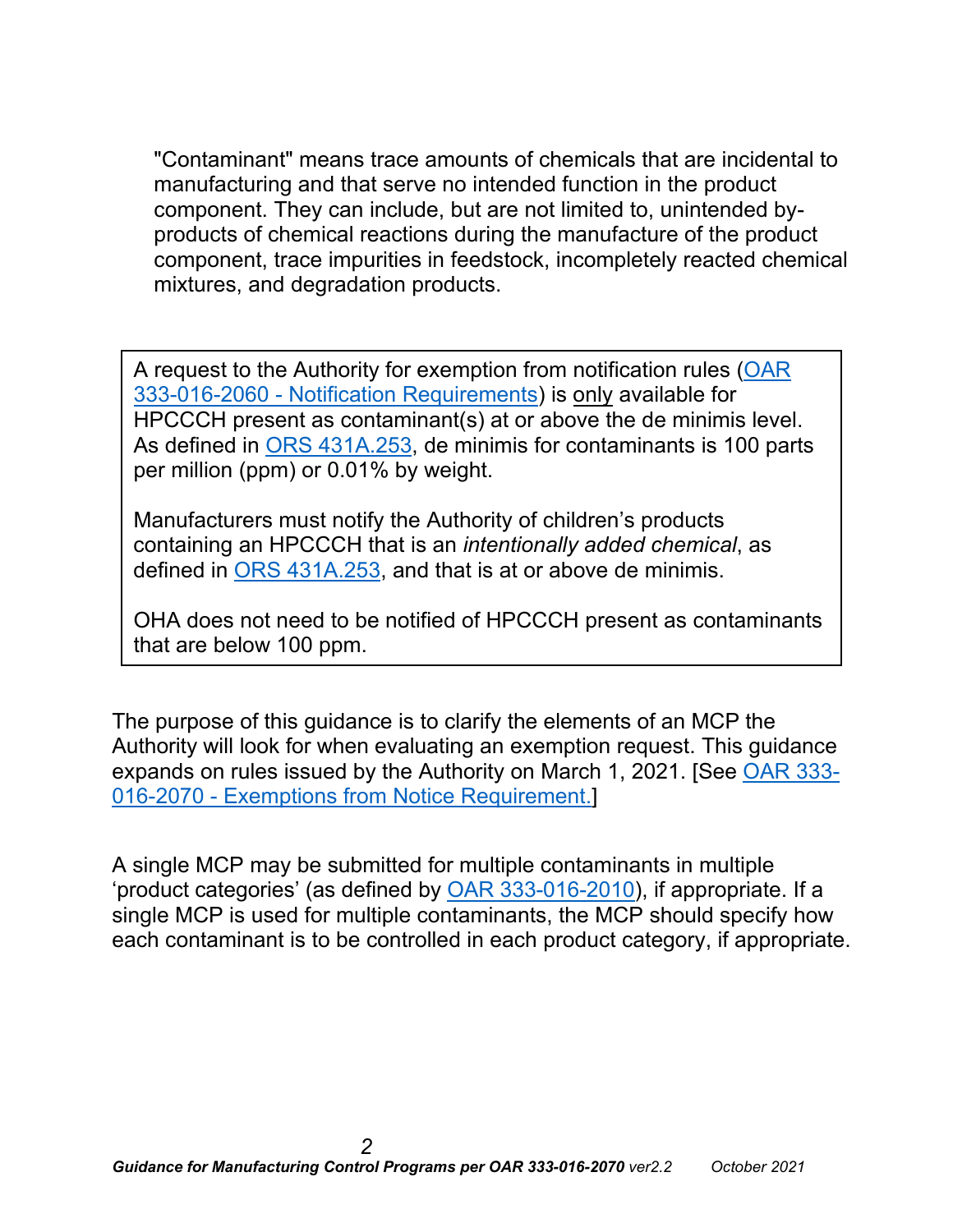Successful MCPs will include responses to the following items (in bold):

## **1. Manufacturer Name, Mailing Address, Contact Information (email/direct phone)**

If the MCP is being submitted by a trade association on behalf of a manufacturer, the name, address, and contact information of the trade association needs to be included as part of the MCP.

A list of manufacturers, on whose behalf the trade association is submitting the MCP, must be identified in the application. The name and contact information of a representative of each manufacturer must be included as well.

## **2. Confidential Business Records and Trade Secrets**

Does the manufacturer believe that any information being submitted in the MCP is a trade secret?

If so, the first time that information appears should be marked "confidential – trade secret." For information on how the Authority assesses such information, see [OAR 333-016-3070.](https://secure.sos.state.or.us/oard/viewSingleRule.action?ruleVrsnRsn=276978)

# **3. Specify the HPCCCHs and product categories covered by the MCP.**

Per [OAR 333-016-2070\(5\),](https://secure.sos.state.or.us/oard/viewSingleRule.action?ruleVrsnRsn=276967) the MCP should specify one or more chemicals from OHA's [HPCCCH list](https://secure.sos.state.or.us/oard/viewSingleRule.action?ruleVrsnRsn=276960) that the MCP is intended to address and the 'product categories' (as defined by [OAR 333-016-2010\)](https://secure.sos.state.or.us/oard/viewSingleRule.action?ruleVrsnRsn=276959) in which each is found. [See [How Global Product Classification \(GPC\) works](https://www.gs1.org/standards/gpc/how-gpc-works) to understand the "brick" level specified in [OAR 333-016-2010.](https://secure.sos.state.or.us/oard/viewSingleRule.action?ruleVrsnRsn=276959)]

Be sure to include both the chemical's name and CAS number. An MCP may cover multiple HPCCCH chemicals; however, each HPCCCH addressed in the MCP must be identified by chemical name and CAS number.

Trade associations submitting on behalf of members must specify, by member, this HPCCCH and product category combination.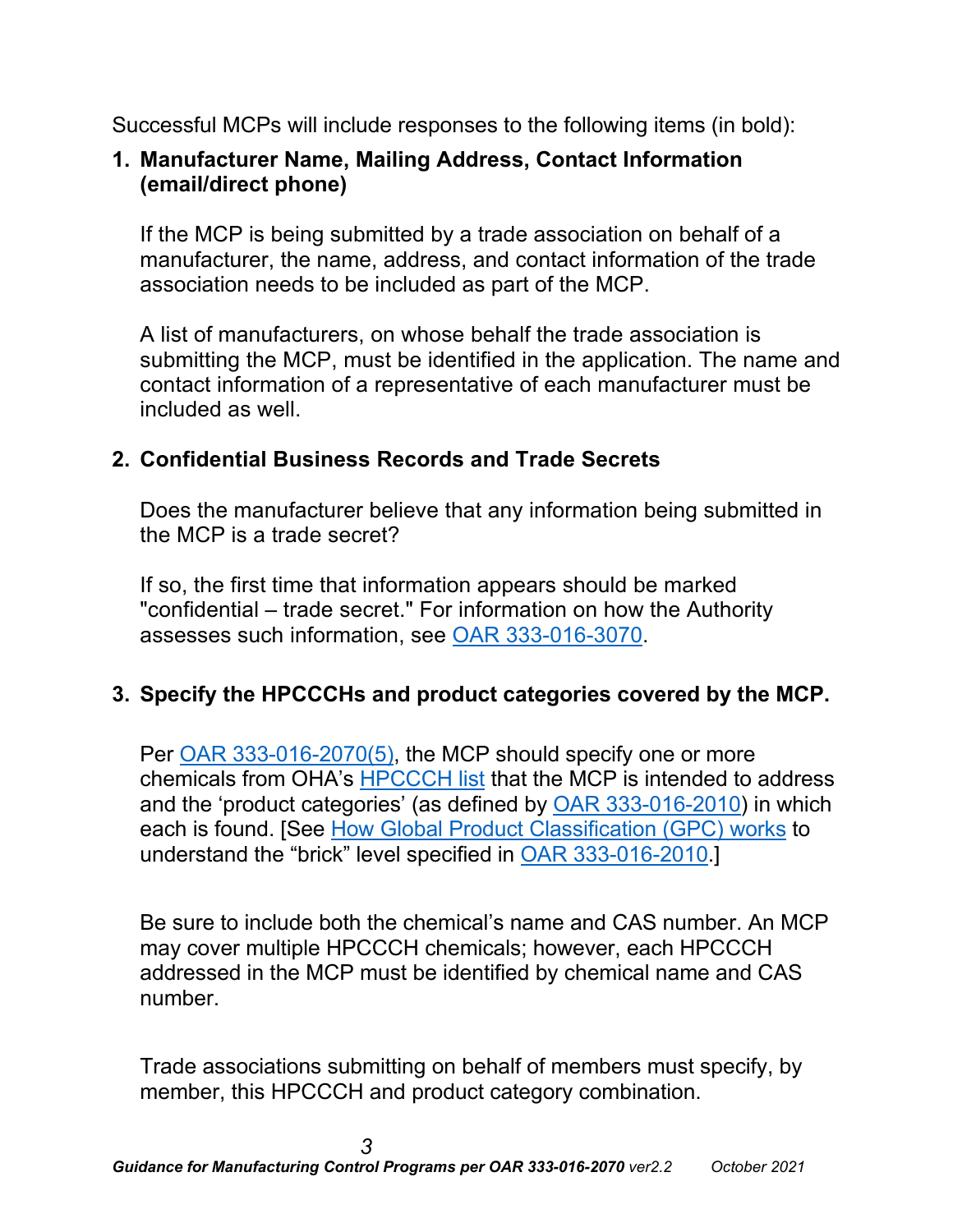**4. Provide a description of the product(s) covered by the MCP? Include a description of how and when in the process the HPCCCH(s) is generated.** 

The MCP must provide sufficient detail to describe the final formulated product. Include, in detail, how and when in the manufacturing/formulation process the HPCCCH is generated.

If the HPCCCH is generated during production of feedstock (i.e., any bulk raw material), the applicant may obtain a declaration or certificate of analysis from the feedstock supplier identifying the maximum concentration of the HPCCCH in the feedstock.

#### **5. As stated in [OAR 333-016-2070\(4\),](https://secure.sos.state.or.us/oard/viewSingleRule.action?ruleVrsnRsn=276967) the manufacturer should indicate the categories the MCP is being structured around. [More than one may be chosen, if appropriate.]**

- (a)Manufacturing processes, e.g. polymerization of plastic resin, injectionmolding of plastic, pad-transfer printing, silk screening; or
- (b)Materials or group of materials, e.g. multiple styrenic plastics; or
- (c)Component parts; or
- (d)Finished products, e.g., children's personal care product with siloxanes, children's clothing with perfluorinated water repellent coating.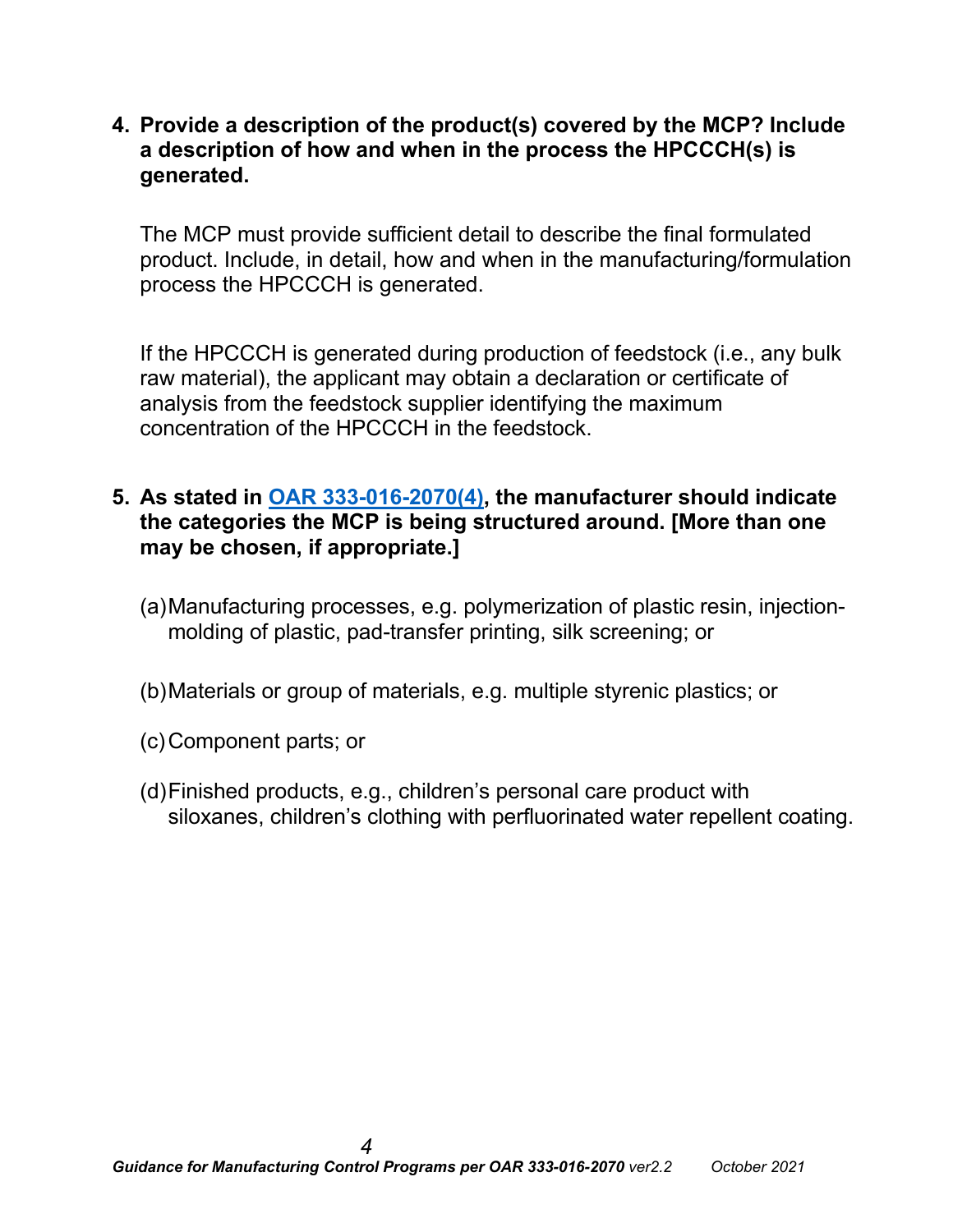**6. Per [OAR 333-016-2070\(6\),](https://secure.sos.state.or.us/oard/viewSingleRule.action?ruleVrsnRsn=276967) what generally recognized industry best manufacturing practice(s) and processes(s) for the control of the HPCCCH does the MCP meet?** 

At a minimum, a reasonable MCP includes those methods and procedures required to comply with federal regulations for children's products. The cited practice should be relevant to the HPCCCH for which the exemption is requested. For example, while European Restriction of Hazardous Substances in Electronic Parts (ROHS) currently applies to six restricted substances, two are HPCCCH (cadmium and mercury). Therefore, ROHS may be used in a cadmium or mercury MCP, but not in a formaldehyde MCP.

Recognized industry best manufacturing practices, include (but are not limited to):

- (a) International Standards Organization (ISO) Requirements (Specify ISO number);
- (b) American Society for Testing and Materials (ASTM) standards, or other widely established certification or standards programs;
- (c) Established certification or standards for product manufacturing Specify what programs are used and how they control the specific contaminant(s). Programs include, but are not limited to:
	- o Sony Corporations Green Partners Standards
	- o European ROHS (Restriction of Hazardous Substances in Electronic Parts)
	- $\circ$  EN 71
	- o Current American Society for Testing and Materials (ASTM) International standards that provide recommended industry standards for materials used or produced in the manufacturing process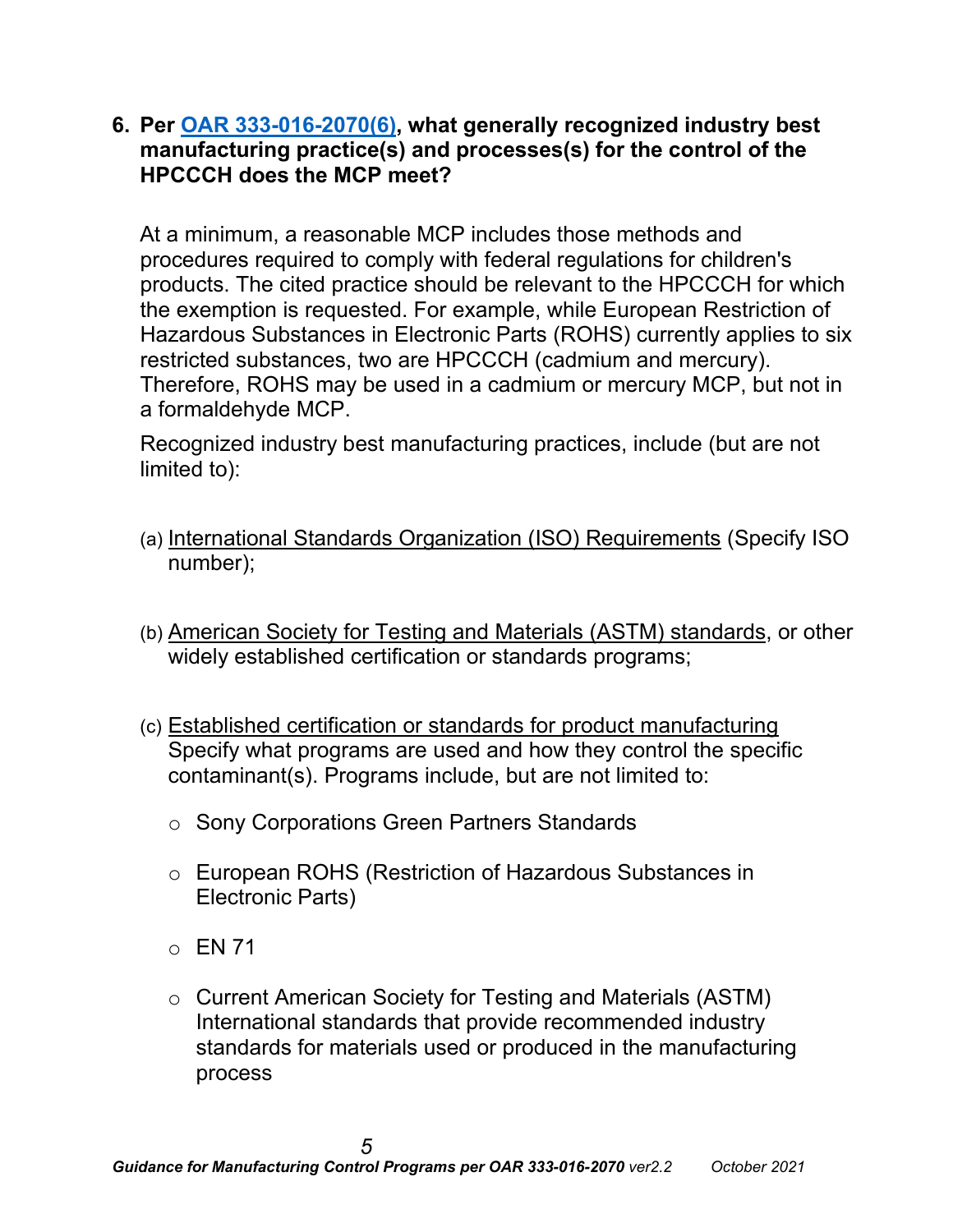### Alternative Methodology

Per OAR 333-016-2070(6)(d), proven alternative methodologies may be utilized, but these must be described in detail. To be acceptable, alternate methodologies must allow the applicant to demonstrate BOTH of the following:

- (a) The methodology controls the contaminant to the lowest practicable levels in the finished children's product; and
- (b) The alternative methodology is as effective (or more effective) at controlling the contaminant(s) than the standards listed above.

Just stating that a particular process, practice, or procedure is to be used is insufficient. Successful applications will show how the process or procedure listed controls a HPCCCH(s) present in the product as a contaminant at or above the de minimis level.

- **7.Per OAR [333-016-2070\(7\),](https://secure.sos.state.or.us/oard/viewSingleRule.action?ruleVrsnRsn=276967) for category(ies) indicated in Section 5 of this document, the manufacturer must provide adequate evidence that the contaminant is being controlled. This should include, but is not limited to, the following:**
	- (a) Periodic laboratory test reports from a third-party laboratory. The laboratory should be accredited as specified by [OAR 333-016-](https://secure.sos.state.or.us/oard/viewSingleRule.action?ruleVrsnRsn=276967) [2070\(7\)\(a\).](https://secure.sos.state.or.us/oard/viewSingleRule.action?ruleVrsnRsn=276967)

In addition, the laboratory must be accredited for the method used to conduct the testing. The test reports must show the presence, if quantifiable, and the amount of a HPCCCH, and include documentation that characterizes the test methodology.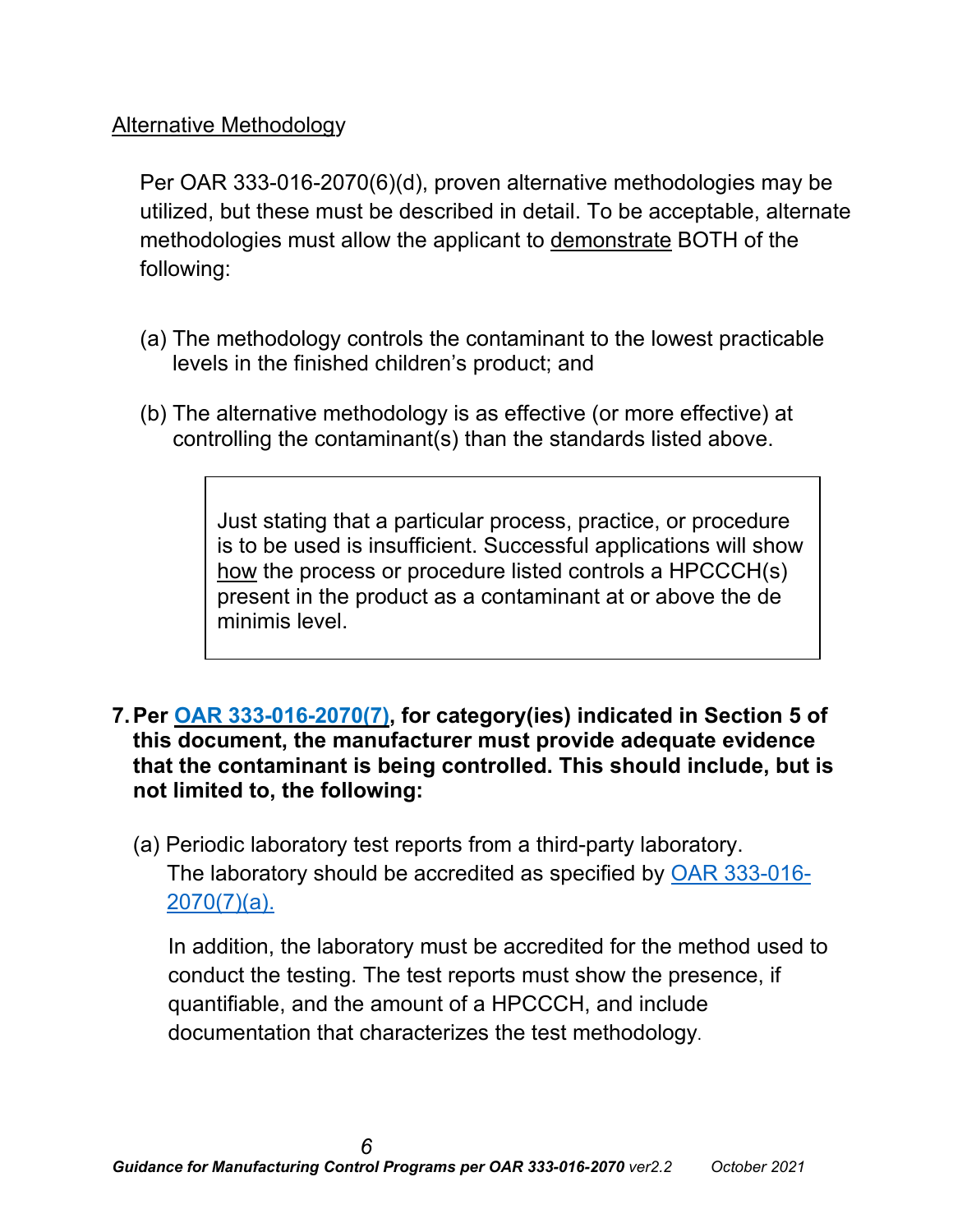- (b)Supplier's certificates of analysis documenting maximum levels of contaminant (Note: if you have multiple suppliers, a declaration should be provided for each supplier). The certificate of analysis must include items listed in OAR [333-016-3070\(7\)\(b\)\(A\)](https://secure.sos.state.or.us/oard/viewSingleRule.action?ruleVrsnRsn=276967) through (H).
- (c)Per OAR [333-016-3070\(7\)\(c\),](https://secure.sos.state.or.us/oard/viewSingleRule.action?ruleVrsnRsn=276967) documentation should be provided demonstrating that the instituted control measures are able to control the contaminant, as appropriate for category(ies) indicated in Section 5 of this document, including but not limited to, the quantification of the degree of contaminant control occurring because of contaminant control measures instituted.

To provide adequate evidence that the contaminant is being "controlled" as specified in the definition of MCP in [OAR 333-016-2010,](https://secure.sos.state.or.us/oard/viewSingleRule.action?ruleVrsnRsn=276959) a manufacturer must know or be able to estimate the contaminant level (parts per million) in the indicated category(ies) in Section 5 without the instituted control measures.

Then the manufacturer can quantify the effect of the controlling measures, and document how they specifically control the HPCCCH as a contaminant.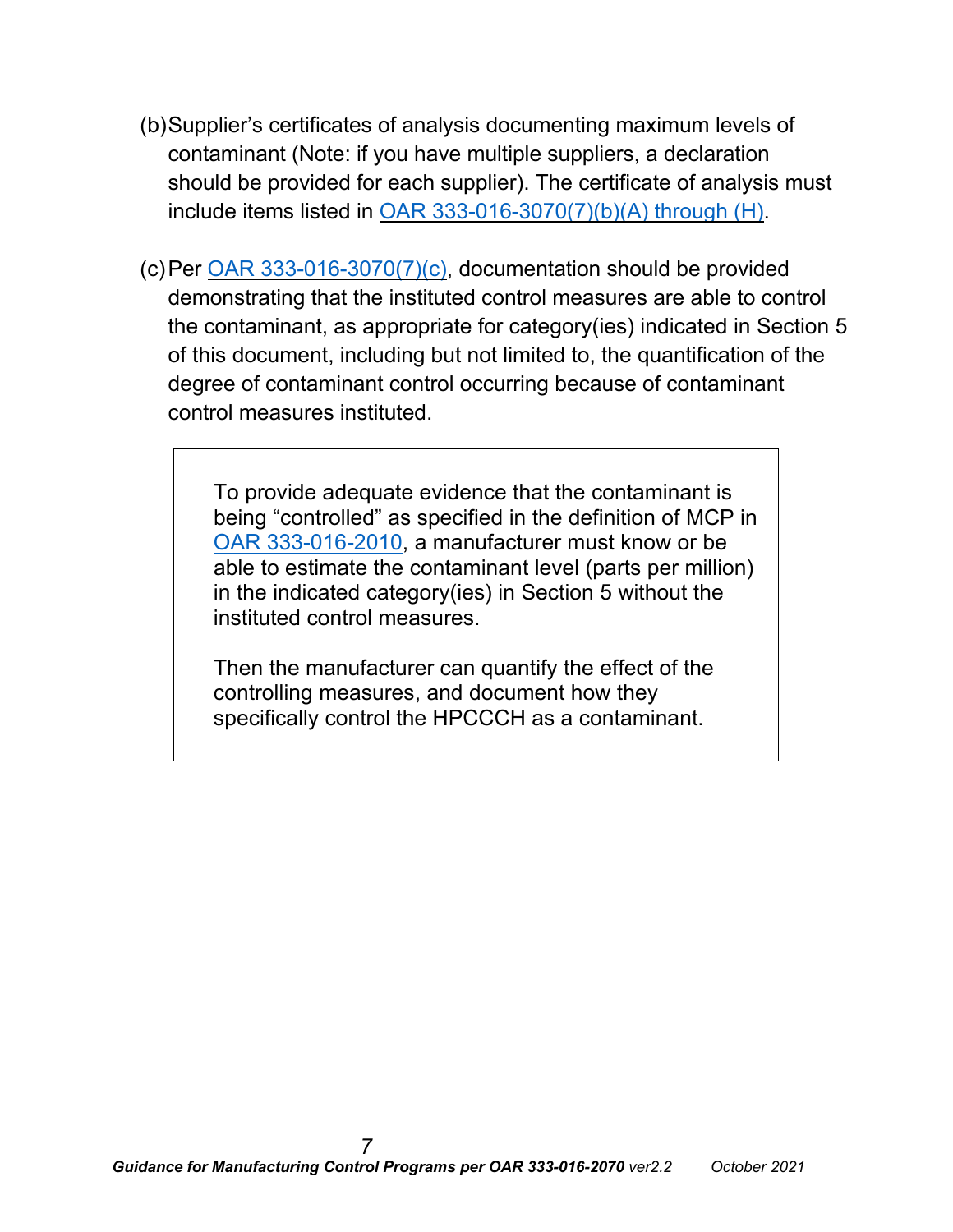- **8. In addition to meeting at least one of the generally recognized best manufacturing practices in Section 6 of this document for HPCCCH and product category combinations listed, the manufacture should document and describe in its MCP whether the manufacturing control process for the manufacturer or the manufacturer's supplier includes any of following:**
	- (a)Procedures to ensure the quality and purity of feedstock, whether raw or recycled;
	- (b)Contract specifications (for example, material purity, drying and curing times) for manufacturing process parameters when relevant to the presence of high priority chemicals in the finished children's product components;
	- (c)Periodic[3](#page-7-0) testing for the presence and amount of HPCCCHs in the finished children's product, including documentation of how tests were conducted and applicable lab results from an accredited third party laboratory;
	- (d)Procedures and approaches to audit the methods used by contractors or suppliers to control HPCCCPs present as contaminants in a children's product;
	- (e)Education and outreach to members of a supply chain about the importance to the manufacturer of controlling the amount of HPCCCH in supplied materials through activities such as discussions with suppliers, oral presentations, written materials, or webinars.

<span id="page-7-0"></span> $3$  Here "periodic" is defined as any time when there is a question as to whether the contaminant(s) are present in a differing amount, or if the contaminant for which the MCP was submitted is still the same. Such testing may be appropriate, but shouldn't be limited to occasions such as when feedstock or materials change; when a new supplier is contracted; or when a new batch of feedstock or materials is accepted.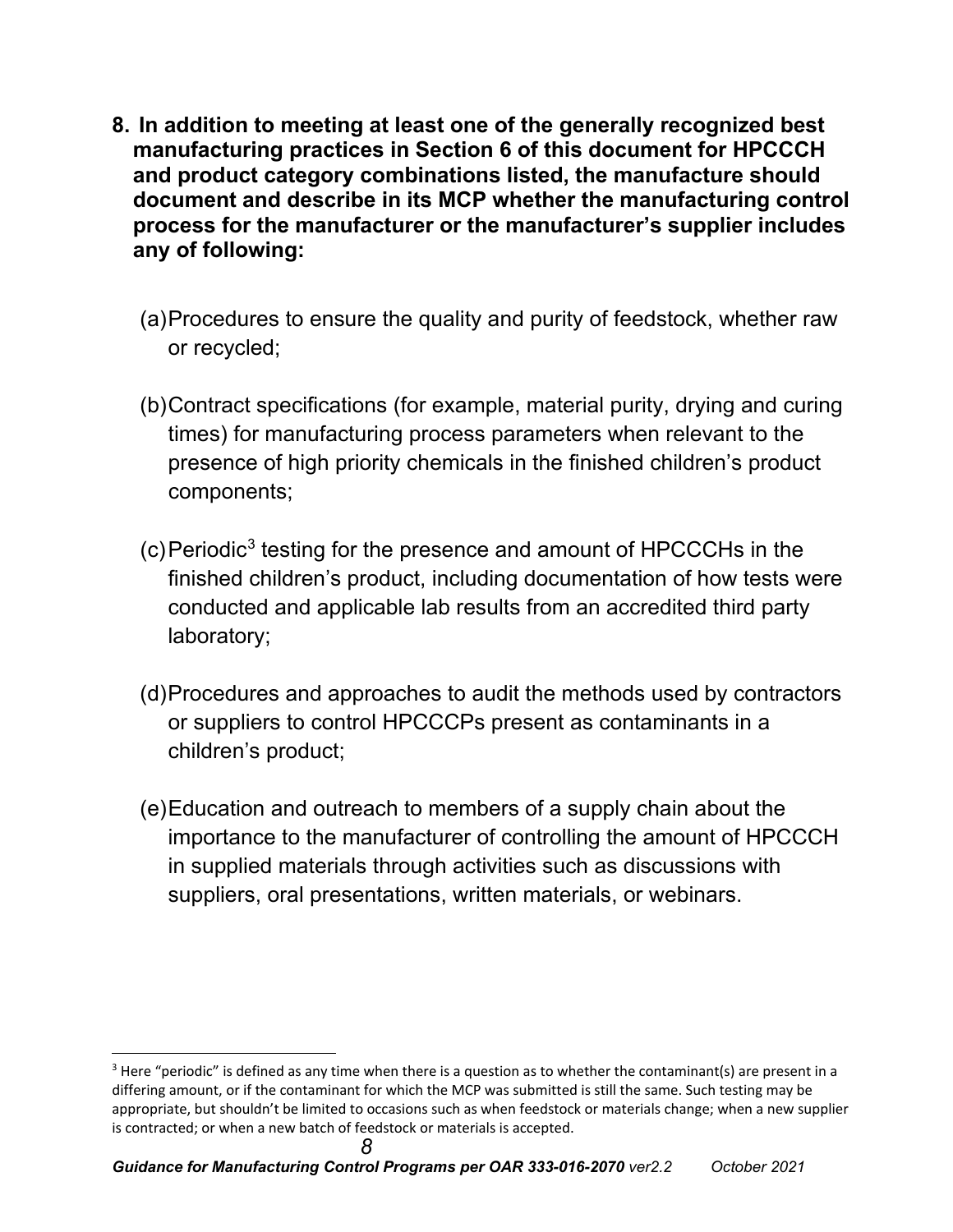# Submitting Exemption Requests to the Authority & Subsequent Steps

- Exemption Requests by any entity must be received by the Authority on or before the last day (**December 31st**) of the two-year biennial notice period for which the request is being made.
- Per OAR [333-016-2080\(1\),](https://secure.sos.state.or.us/oard/viewSingleRule.action?ruleVrsnRsn=276968) each manufacturer shall pay a nonrefundable fee of \$1,500 to the Authority for each Exemption Request submitted. In addition, this rule stipulates that the cost to the submitting party for review of the MCP is \$200 per hour.
- Information on fee payment and how to submit Exemption Requests is available at [healthoregon.org/toxicfreekids](http://public.health.oregon.gov/HealthyEnvironments/HealthyNeighborhoods/ToxicSubstances/Pages/Toxic-Free-Kids.aspx) under 'Requirements for Manufacturers' then 'Exemption Requests' headings. The submitting party (manufacturer or trade association) should be listed on each page of the MCP submitted.

## Next steps:

Upon receipt of the Exemption Request (i.e., MCP and application form) and correct fee, the Authority will date stamp the request. Within three business days, it will acknowledge receipt of the Exemption Request to the sender.

The exemption request will not be considered complete and won't be date-stamped unless the Authority receives the non-refundable fee, as listed in [OAR 333-016-2080\(1\)\(a\)\(A\).](https://secure.sos.state.or.us/oard/viewSingleRule.action?ruleVrsnRsn=276968)

As stated in **OAR 333-016-2070**, once date stamped the Authority must approve or deny an exemption request within 180 calendar days.

- If the Authority does not approve or disapprove the exemption request within 180 days, the MCP is deemed approved.
- If the Authority approves the MCP, the Authority will notify the manufacturer of the approval in writing.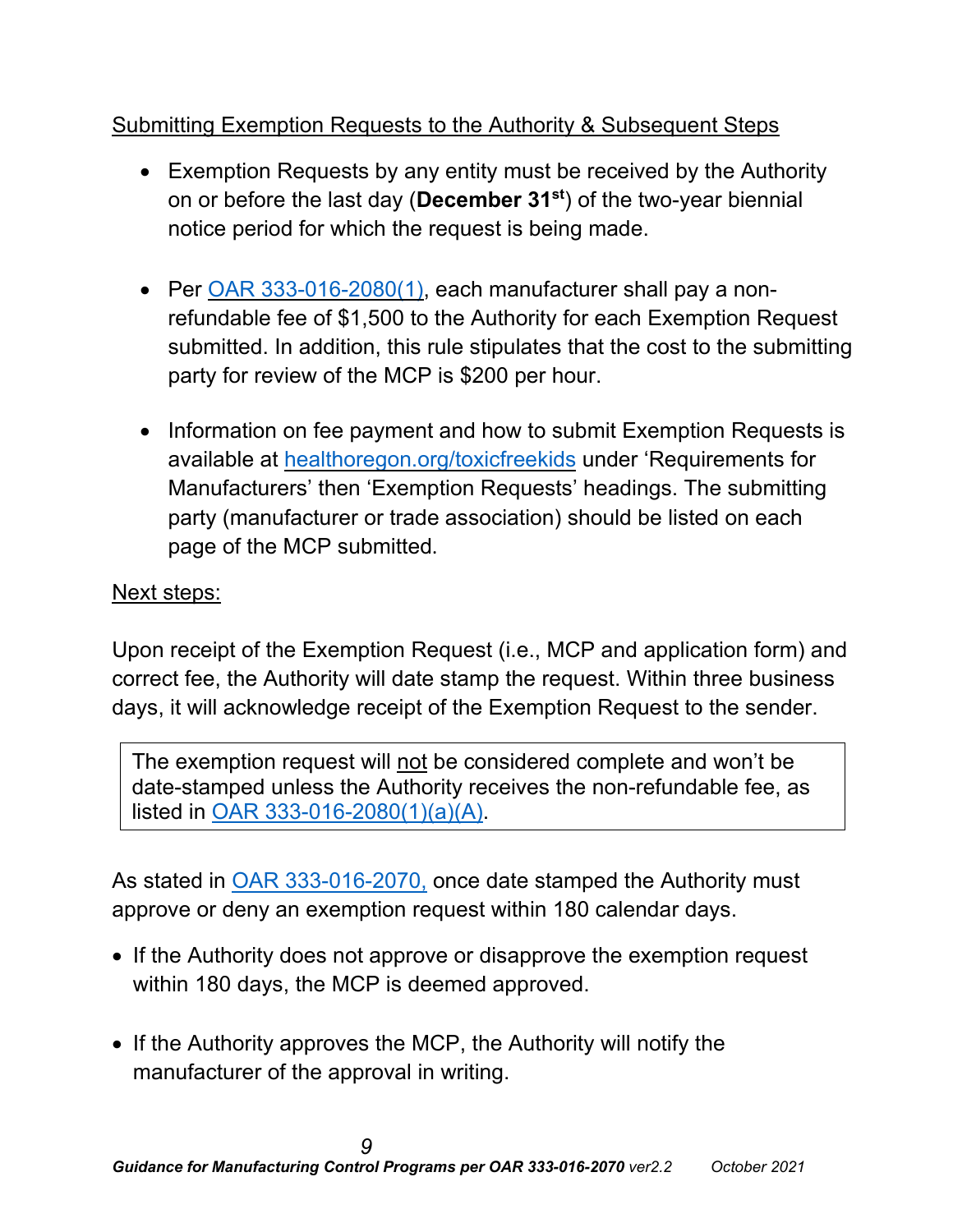- If an MCP is disapproved, the Authority will provide written notice to the manufacturer of the disapproval, and the reason for the disapproval.
- If the Authority disapproves an exemption request, the manufacturer may submit a revised exemption request for consideration within 180 days after the Authority's notice of disapproval.
- If the exemption request is denied a second time, the manufacturer will have 90 days from the date of the written notice of disapproval to report product categories containing the HPCCCH in the denied MCP to the HPCDS. This is in accordance with OAR [333-016-2070\(11\).](https://secure.sos.state.or.us/oard/viewSingleRule.action?ruleVrsnRsn=276967)

# "Pause" of Enforcement of Reporting Requirement

- If the Authority accepts an Exemption Request/MCP prior to the due date for which Biennial Notice of the product categories/HPCCCH(s) is required, it will pause enforcement of OAR [333-016-2060](https://secure.sos.state.or.us/oard/viewSingleRule.action?ruleVrsnRsn=280654) for HPCCCH(s)/product categories specified in the MCP until review of the request, as specified in OAR [333-016-2070,](https://secure.sos.state.or.us/oard/viewSingleRule.action?ruleVrsnRsn=276967) is complete. [An exemption request approved by the Authority suspends enforcement.]
- This enforcement pause only applies to HPCCCH(s)/product categories included in the MCP submitted. HPCCCH(s)/product categories for which no exemption request has been submitted must be reported using the Hight Priority [Chemical](http://theic2.org/hpcds#gsc.tab=0) Data System by the Biennial Notice due date.
- While a manufacturer who has been denied an exemption request a second time must report product categories containing the HPCCCH in the denied MCP using the HPCDS, it may submit a new exemption request during future biennial notice periods.